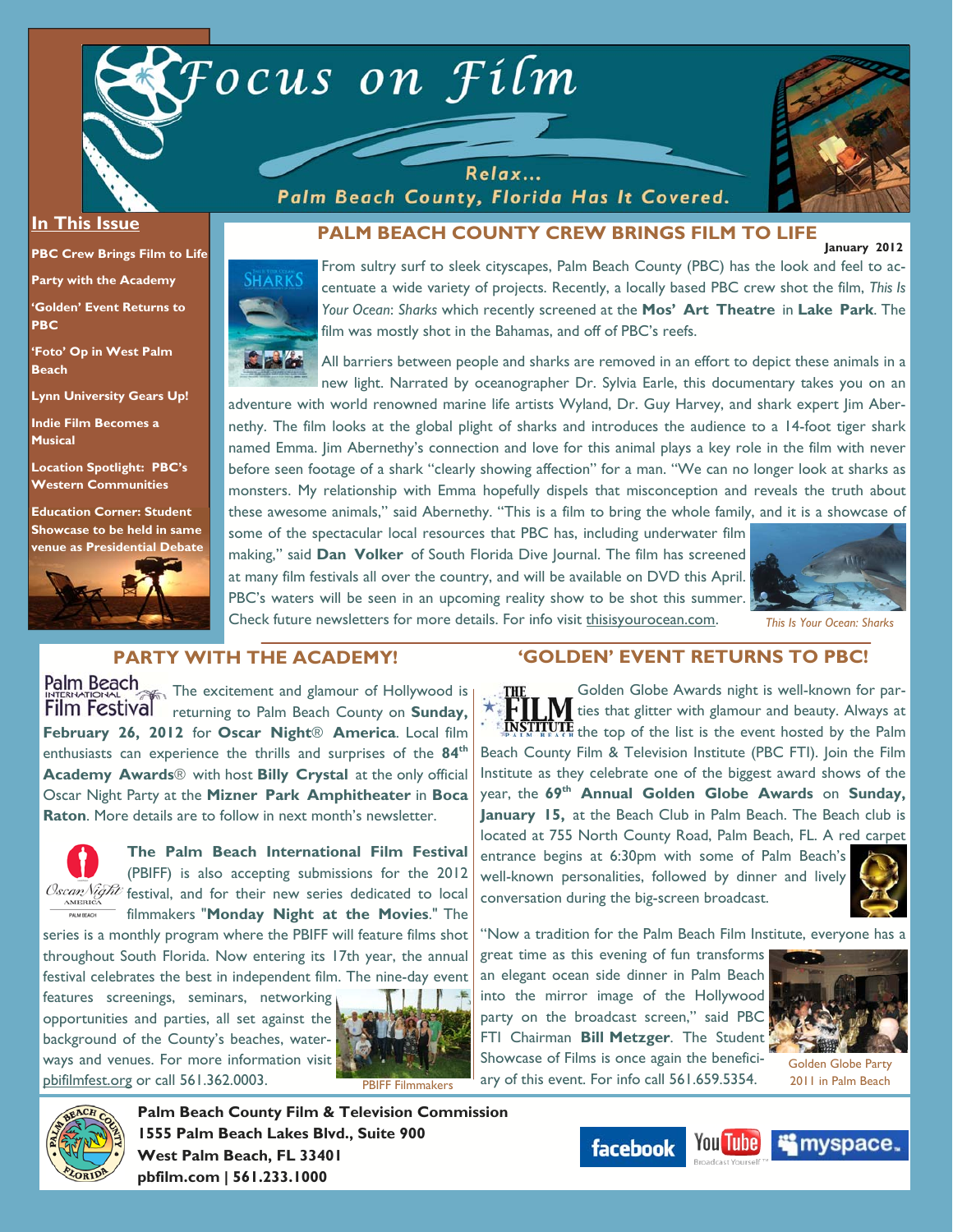### **'FOTO' OP IN WEST PALM BEACH**



Still photography shoots make up a large portion of production in PBC each year. Since the **Palm Beach Photographic Centre** (PBPC) opened in 2009, it has hosted many exciting seminars, workshops,

and events. One upcoming event is the annual **FOTOfusion** from **January 24-28**. FOTOfusion will offer hands-on computer labs, mini-FOTO shoots, and portfolio reviews by experts.

A highlight of FOTOfusion will be the presentation of the prestigious FOTOmentor Award to **Ralph Gibson**. For over 50 years, Gibson has consistently pursued and extended the definition of Black & White photography. Gibson has had more than 200 solo exhibitions and is considered one of the foremost Black & White photographers of his time. For more info visit fotofusion.org.

Palm Beach Pholographic Centre

## **VFX HOUSE GAINS EDUCATION LICENSE**



The Florida Department of Education has granted Digital Domain Institute a license to operate its experimental film animation school, paving the way for the

company to start classes next spring. With the license, company officials say, they'll be able to begin the certificate program in temporary space in CityPlace. A four-year program, in conjunction with the Florida State University film school, is scheduled to open in the fall of 2012, also in CityPlace temporary space.

THE FLORIDA STATE UNIVERSITY "It takes a lot of work to get licensed and we're proud of it," Digital Domain Media Group CEO **John Textor.** The Digital Domain Institute will be an experimental digital animation college that will teach students the very latest in digital animation skills. Graduates will earn a Bachelor of Fine Arts degree, and be jobready for competitive, high-skill careers in the film industry. The program has a limited enrollment, and will accept up to 100 freshmen and 100 transfers to start this fall. The final admission deadline is January 18. For more information visit film.fsu.edu.

# **INTERNET TV TO BOOST BUSINESS**



For the past few years, noted public relations counselor **Barry Epstein** has hosted an internet TV show on wrpbitv.com, which has grown to over 32,000 viewers each week. Done in a "Larry King

Barry Epstein Live" format, guests have included professionals from the business, entertainment and sports worlds. It has also provided a venue for businesses and professional people to increase their bottom line utilizing this fast growing medium.

"More and more people are using the internet today to improve their business, and the use of social media has become part of their arsenal", said Wayne Filowitz, producer of the station. For more information call Mr. Epstein at 561.852.0000.

#### **LYNN UNIVERSITY GEARS UP!**



Lynn University in Boca Raton

**Lynn University** in **Boca Raton** is gearing up for the final 2012 Presidential Debate to be held on **October 22, 2012**. The debate will be held at the **Keith C. and Elaine Johnson** 

**Wold Performing Arts Center**. Preparing for an event of this magnitude will require the campus and community to come together and organize for the arrival of the candidates, their campaigns, and 2500-3000 media outlets from around the world, which are expected to come to the area to cover the debate.

LYNN According to Lynn University, the debate will bring  $\overrightarrow{L_{\text{H}}_{\text{URRSTY}}}$  in thousands of visitors who will generate a positive economic impact for the county estimated to be anywhere from \$20 to \$30 million. There will also be long term benefits generated by bringing the world's attention to the county.

# **VETERAN ACTOR RETURNS TO THE LYRIC!**

Mega-star **Burt Reynolds** returns to the Lyric Stage on January 13, at 7:00pm with the BRIFT Winter Showcase. Ten carefully chosen scenes from wellknown plays directed by Mr. Reynolds and performed by his Master Class actors will highlight an evening of Burt Reynolds live theater. Master Class actors are professionals, who have honed their acting skills under Mr. Reynolds' tutelage. Tickets are on sale through The Lyric Theatre box office at

772.286.7827. Admission is \$25.00. For more information please visit lyrictheatre.com.

Bun Reynolls BRIFT is also offering new classes as part of ISTITUTE FOR FILM & THEATRE their Winter Schedule. Classes include Teleprompter: A Tool for the Actor and Business Professional, Improvisation Plus, Screenwriting 101, and Fundamentals of Acting. "At BRIFT we offer classes that not only improve, but excite the spirit and the mind," said BRIFT Executive Director **Kelly Den-**

**nehy**. All classes begin this month. For more information on these and other classes, call 561.385.1584 or email briftfinancedirector@comcast.net.



The Lyric Theatre

#### **INDIE FILM BECOMES A MUSICAL!**



*Boynton Beach Club,* a new musical in concert will debut at the **Park Vista Theatre** in **Lake Worth** on February 10, 11, and 12<sup>th</sup>. Based on  $\mathbf \Theta$  the hit film of the same name, the musical is about the human capacity to fall in love at any age.

The film shot in Palm Beach County in 2005 and starred veteran actors **Dyan Cannon**, **Sally Kellerman**, and **Brenda Vaccaro.** The film was



directed by **Susan Seidelman**. The Dyan Cannon Sally Kellerman Brenda Vaccaro

musical will star a Broadway cast according to lyricist Michael Colby. Tickets are \$25. For info visit boyntonbeachclubmusical.com.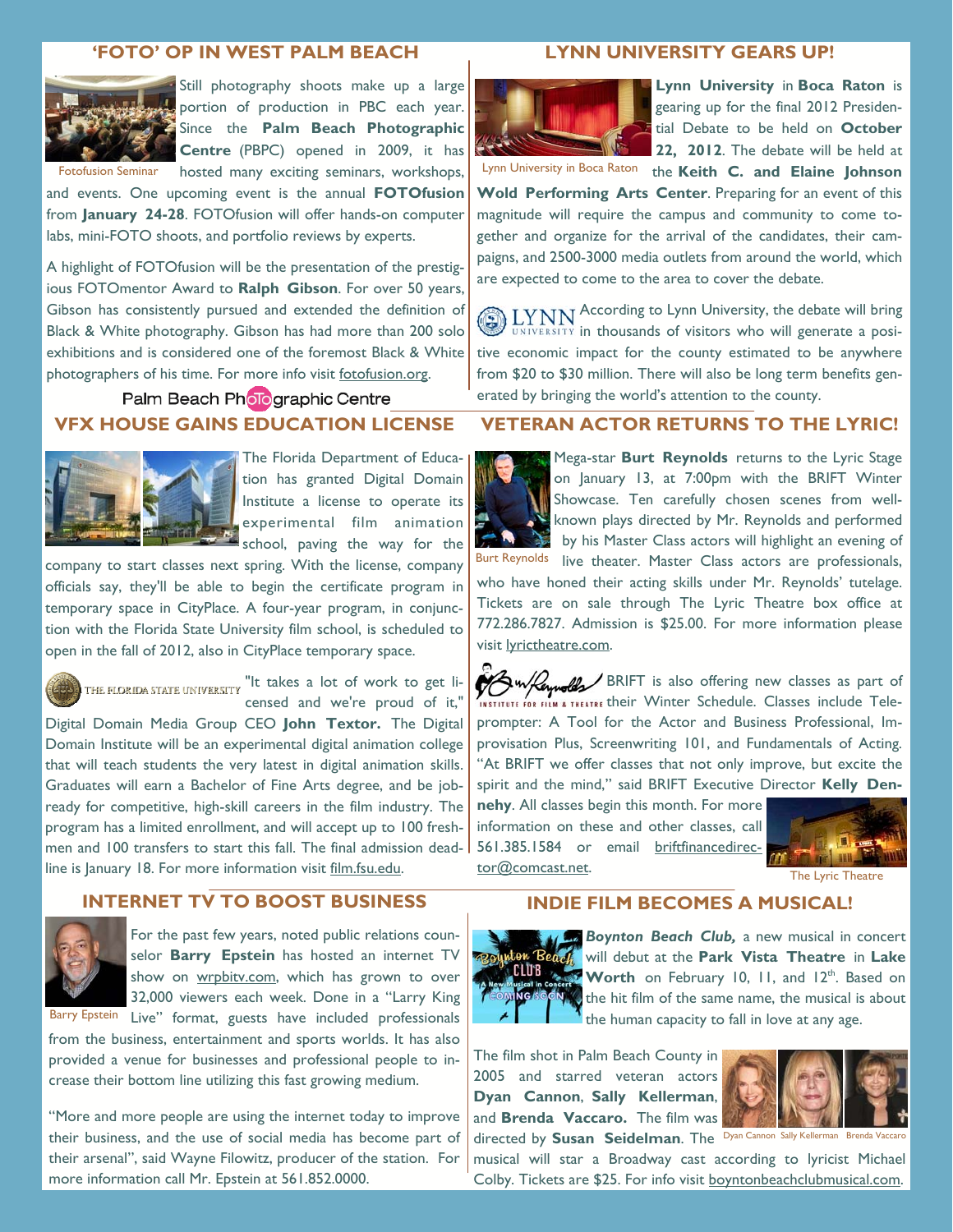## **STUDENT SHOWCASE TO BE HELD IN THE SAME VENUE AS PRESIDENTIAL DEBATE**

Celebrating 17 years, the highly acclaimed Palm Beach International Film Festival in col- Palm Beach laboration with the Palm Beach County Film & Television Commission, is proud to once UNIVERSITY again host the Student Showcase of Films at the Keith C. and Elaine Johnson Wold Film Festival

**Performing Arts Center** at **Lynn University.** The awards show will take place on **Wednesday, March 14, 2012** at **10am**. The Performing Arts Center will also host the final Presidential Debate on October 22, 2012, right before the next Presidential election.



Film students enrolled in Florida high schools and colleges are encouraged to submit their entries online no later than **Monday, January 23, 2012.** To submit through the online application program, view the awards breakdown or other information, please visit phfilm.com/studentshowcaseoffilms.cfm. The SSOF is the largest statewide film competition and awards ceremony for Florida student filmmakers. The juried competition recognizes outstanding high school and college students by presenting over \$10,000 in scholarships and awards in six film categories: Feature/Shorts, Documentary, Animation, Commercial/PSA, Music Video, and Audience Award, in addition to screenwriting and poster competitions. Homoring the legacy of Burt Reynolds, the festival also awards an annual scholarship bearing his name, plus a Sara Fuller

Student Scholarship through Film Florida. Winning student films will also be screened in their entirety at the students' own premiere during the film festival. The Palm Beach International Film Festival will take place from April 11-19, 2012, and will celebrate the best in independent film. For more information visit pbfilm.com or call 561.362.0003.

### **G-STAR APPROVED FOR IB PROGRAM**



**G-Star School of the Arts** has been approved to become the first charter school in Palm Beach County to offer an International

Baccalaureate diploma program. "The International Baccalaureate Organization, a nonprofit foundation headquartered in Geneva, Switzerland approved the high school to offer the diploma starting this fall," said the school's Founder **Greg Hauptner**. The IB program offers students a lineup of advanced placement and college placement classes that can lead to college credit. G-Star

hopes to be unique in that it will offer both Theatre and Film in the IB. The school also received an "A" rating by the Department of Education. Five other public high schools and three private schools in the County offer IB diploma programs.



**G-Star Studios** was recently utilized in many productions including the feature film *Parker* starring **Jennifer Lopez** and **Jason Statham**,

the epic submarine movie, *USS Sea Viper*, NBC's *The Today Show*, and in the 2011 Comcast Holiday Spectacular. For more information visit gstarschool.org.

# **ROX COVERS SPIELBERG PREMIERE!**



Roxanna Cella interviewing Steven Spielberg

Winter is here, but at *Palm Beach Rox* things are heating up! **Roxanna Cella**, host of *Palm Beach Rox*, a TV show based in Palm Beach Gardens, was front and center at the world

premiere of Steven Spielberg's latest film, *War Horse*. Cella was invited to cover the event, and scored an interview with Spielberg along with other celebrities such as Jeremy Irvine (*War Horse*) and Emily Watson (*War Horse/Breaking Waves*).

Catch the excitement from the premiere when *Palm Beach Rox*  airs on NBC 5 every Saturday at 2:30am, and every **OXWORLD** Sunday at 11pm. For more info visit roxworld.tv.

# **PALM BEACH DESIGN TEAM CHAMPIONS NEW STYLE OF LEGAL GRAPHICS**

There are many fantastic SFX shots in cinema **AFG L** history that are artistically awesome. In to-**Fgraphicworks** day's culture, moviegoers expect a certain quality of filmmaking when they go the movies. The same holds true now for court cases. Last year, high profile legal cases such as the Casey Anthony and Conrad Murray trials dominated the airwaves, and one local company was in charge of making complicated stories easier to understand through graphics and diagrams.

**Legal Graphicworks** (LGW) specializes in courtroom animations and recreations of events for use in legal cases. Their staff is made up of award winning animators that come from a strong

background in architecture and have expertise in the entertainment and broadcast industries. LGW staff has been involved in producing animated opens and sets for the last 20 years. LGW is equipped with a postproduction facility setup for both 2d and 3d Casey Anthony trial with animation work as well as designing virtual sets. For info visit legalgraphicworks.com.



Jose Baez during the diagrams from Legal Graphicworks

#### **FILMMAKER DEBUTS NEW X-MAS MOVIE**



Local filmmaker **Gary Davis** has produced 22 feature films and hundreds of TV shows over the course of his career. Davis just finished writing, producing and directing his latest film, *Zombie Gold*, a follow-up to his last Christmas movie, *Santa vs. Zombies*. *Zombie Gold* takes place in the 1880's and centers on a Western town in foreclosure. Some of

the town's people encounter Zombie Gold and the zombies that protect it. The film can be seen on You Tube.

Davis is best known for his films including *The Spanish Inn* and *Zen*, along with his TV show *Chocolate Star Entertainment*, which is currently on hiatus. For more info call 561.516.4362.